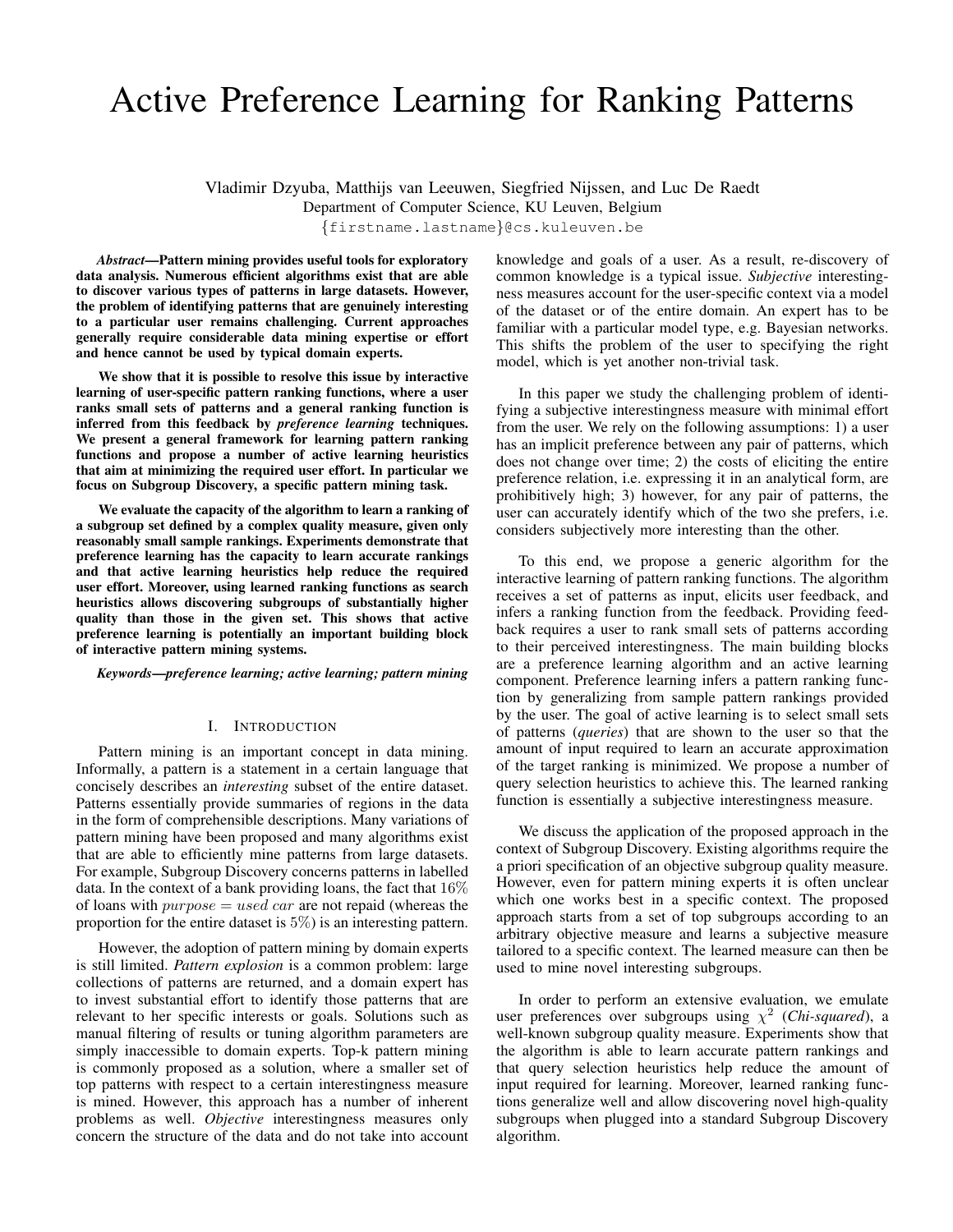#### II. RELATED WORK

Pattern mining is a well-known data mining task aimed at exploratory data analysis [\[1\]](#page-7-0). The importance of taking user knowledge and goals into account in order to discover genuinely interesting patterns was first emphasized by Tuzhilin [\[2\]](#page-7-1). However, most works considering user-specific pattern quality measures and interactive pattern mining are quite recent. One group of approaches relies on specifying a certain background knowledge model in advance, such as a Bayesian network [\[3\]](#page-7-2) or a Maximum Entropy distribution [\[4\]](#page-7-3). The other group employs user-provided feedback to guide the pattern search, e.g. to update a pattern sampling distribution [\[5\]](#page-7-4); see Kontonasios et al. [\[6\]](#page-7-5) for a recent overview. These approaches typically assume specific notions of interestingness and do not allow learning general subjective interestingness measures.

We focus on a specific pattern mining task, Subgroup Discovery [\[7\]](#page-7-6), an instance of *supervised descriptive rule discovery* [\[8\]](#page-7-7). The proposed methods for interactive Subgroup Discovery include iterative refinement of constraints on subgroup descriptions [\[9\]](#page-7-8) and interactive beam search based on reweighing subgroup quality measures [\[10\]](#page-7-9). An approach based on active learning of subjective quality measures has been recently proposed by Boley et al. [\[11\]](#page-7-10).

*Preference learning* is an umbrella term that encompasses several loosely related tasks [\[12\]](#page-7-11). In this paper we deal with *object ranking*, i.e. acquiring ranking functions from sample orders [\[13\]](#page-7-12). The RANKING SVM [\[14\]](#page-7-13) is a well-known object ranking algorithm that we employ.

Active object ranking is related to the problem of *learning to rank* in information retrieval. A number of general heuristics aimed at improving top results of search engines were developed [\[15\]](#page-7-14)[\[16\]](#page-7-15). Methods that specifically target object ranking algorithms exploit probabilistic models of a document collection [\[17\]](#page-7-16) or relations between documents [\[18\]](#page-7-17). A theoretical analysis of query complexity of active object ranking has been presented recently [\[19\]](#page-7-18).

Similar to our work, the RANKING SVM has been used to identify interesting patterns in an interactive manner. Xin et al. [\[20\]](#page-7-19) investigate learning a user-specific ranking of frequent patterns (primarily itemsets and sequences). A clustering-based method similar to information retrieval approaches is used to select sample patterns for feedback. However, they only consider a specific learning target based on the discrepancy between the expected and observed support of a pattern. Furthermore, they do not consider using learned ranking functions to search for novel patterns.

The work of Rueping [\[21\]](#page-7-20) demonstrated the feasibility of learning subgroup rankings and applying learned ranking functions to discover high-quality subgroups. However, Rueping does not discuss active learning aspects and uses a custom variant of the learner and data modifications that are specific to Subgroup Discovery. Therefore, it cannot be straightforwardly generalized to other pattern mining tasks.

## III. PRELIMINARIES

*Pattern mining* The pattern mining task is formally defined as follows [\[22\]](#page-7-21). Given a dataset  $D$ , a language  $\mathcal L$  defining subsets of  $D$  (for example, logical formulae over domains

of attributes), and a selection predicate  $\varphi$  that determines whether an element  $p \in \mathcal{L}$  describes an interesting subset of  $D$ , the task is to find descriptions of all interesting subsets  ${p \in \mathcal{L} \mid \varphi(p, \mathcal{D}) \text{ is true}}$ . Therefore, a pattern consists of a description  $p$  and the subset of  $D$  defined by this description. In this paper we focus on one particular pattern mining setting, Subgroup Discovery.

Subgroup Discovery is a supervised pattern mining task concerned with finding subsets of a dataset that have a substantial deviation in a property of interest as compared to the entire dataset, with a strong emphasis on obtaining comprehensible descriptions. Formally it is defined as follows. Let  $A = \{A_1, \ldots, A_{l-1}, A_l\}$  denote a set of attributes, where each attribute  $A_i$  has a domain of possible values  $Dom(A_i)$ . Then a dataset  $\mathcal{D} = \{t_1, \ldots, t_n\} \subseteq \text{Dom}(A_1) \times \ldots \times \text{Dom}(A_l)$ is a bag of tuples over  $A$ . The attribute  $A<sub>l</sub>$  is a *binary target attribute*, i.e. the property of interest, while the other attributes are *description attributes*. A *subgroup description* p is a conjunction of boolean atoms over description attributes, e.g.  $A_1 = a \land A_2 > 0$ . A *subgroup cover* G is a bag of tuples that satisfy the predicate defined by  $p: G_p = \{t \in \mathcal{D} \mid p(t) \text{ is true}\}.$ The size of the cover  $|G|$  is also called *subgroup coverage*. A *quality measure*  $\varphi$  is a function that quantifies the interestingness of a subgroup. Let  $G^c$  (resp.  $\mathcal{D}^c$ ) denote the set of tuples from a class  $c$  in the subgroup cover (resp. in the entire dataset). Examples of subgroup quality measures include  $Sensitivity(G) = \frac{|G^+|}{|\mathcal{D}^+|}, \: Specificity(G) = 1 - \frac{|G^-|}{|\mathcal{D}^-|}$  $\left| \frac{\partial}{\partial z} \right|$ , and

$$
\chi^2(G) = \sum_{c \in \{-,+\}} \frac{(|G|(|G^c| - |\mathcal{D}^c|))^2}{|G||\mathcal{D}^c|} + \frac{(|G|(|G^c| - |\mathcal{D}^c|))^2}{(|\mathcal{D}| - |G|)|\mathcal{D}^c|}
$$

The Subgroup Discovery problem is defined as follows: given a dataset  $D$ , a quality measure  $\varphi$ , and an integer k, find the set of  $k$  highest-quality subgroups. For example, the dataset *credit-g* (see Section [VI\)](#page-4-0) contains information about 1000 loans. The target attribute indicates whether a loan has been repaid (positive class) or not. The entire dataset contains 700 positive tuples. The subgroup  $G$  with a description *checking status = no checking covers* 394 instances, out of which 348 are positive. It has the highest value of  $\chi^2$  among all subgroups with one atom in the description:  $\chi^2(G) = 103.96$ .

*Object ranking* The object ranking task is formally defined as follows. Let  $X$  denote the universal set of all possible objects. Each object  $\vec{x} \in \mathcal{X}$  is represented by a feature vector  $[x_1, \ldots, x_m]$ . A ranking f is a total strict order over a subset of  $\mathcal{X}: f = \vec{x}_{f_1} \succ ... \succ \vec{x}_{f_n}$ , where  $\succ$  is a precedence relation. Object ranking is a structured prediction task that given a set of rankings  $F = \{f_1, \ldots, f_N\}$  learns a function R that accurately ranks any subset of  $X$ , including objects not seen in  $F$ . The learning bias is that objects with similar feature values are ranked close to each other.

We restrict ourselves to the RANKING SVM [\[14\]](#page-7-13), an SVM-based object ranking algorithm, which was initially developed in the context of learning document ranking functions in information retrieval. It is based on *pairwise* preferences, i.e. rankings are treated as a set of corresponding ranked pairs. For example,  $\vec{x}_1 \succ \vec{x}_2 \succ \vec{x}_3$  corresponds to  $\{(\vec{x}_1 \succ \vec{x}_2),(\vec{x}_1 \succ \vec{x}_3),(\vec{x}_2 \succ \vec{x}_3)\}.$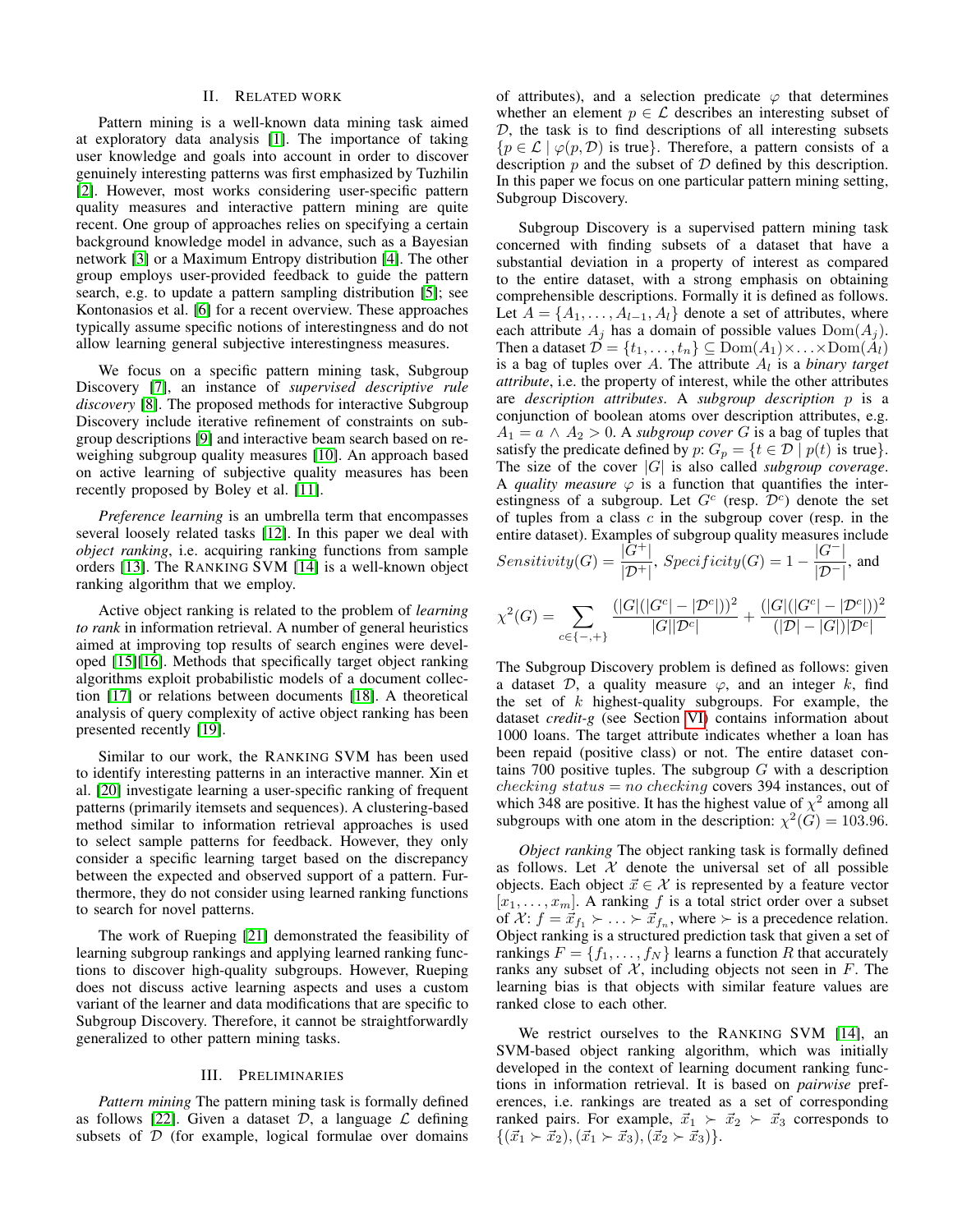A simplified problem statement is as follows: given a set of ranked queries  $F$  that is transformed into the set of equivalent pairwise preferences  $\{(\vec{x}_{ik} \succ \vec{x}_{jk}) \in f_k \mid f_k \in F\}$ , learn feature weights  $\vec{w}$  that minimize the number of incorrectly ordered pairs:

minimize: 
$$
V(\vec{w}, \xi) = \frac{1}{2} \vec{w} \cdot \vec{w} + C \sum \xi_{ijk}
$$
  
subject to:  $\vec{w} \cdot (\vec{x}_{ik} - \vec{x}_{jk}) \ge 1 - \xi_{ijk}$   
 $\xi_{ijk} \ge 0$ 

As is common to SVM-based methods,  $\xi_{ijk}$  are slack variables, and  $C$  is a trade-off parameter. The problem is essentially equivalent to a standard classification SVM formulation for pairwise difference vectors.

Learned weights  $\vec{w}$  define a ranking function R that can be used to rank any subset of X:  $R(x) = \sum_{\vec{x}_i^* \in SV} \alpha_i^* \vec{x} \cdot \vec{x}_i^*$ , where  $\vec{x}_i^*$  are the support vectors and  $\alpha_i^*$  are the Lagrange multipliers. Although it is possible to use kernels to learn nonlinear ranking functions, linear ranking functions have several advantages, such as computational efficiency and interpretability (via studying absolute values of feature weights).

#### IV. LEARNING PATTERN RANKINGS

#### *A. Problem definition*

We rely on the following assumption to define the problem: for a given dataset  $D$  and a pattern language  $\mathcal{L}$ , there exists a ranking  $\mathcal{R}^*$  of all patterns in  $\mathcal L$  according to their subjective interestingness for the current user, i.e.  $p_i \succ p_j$  implies that the user considers the pattern  $p_i$  more interesting than  $p_i$ . We also assume that  $\mathcal{R}^*$  is consistent with the structure in  $\mathcal{D}$  and  $\mathcal{L}$ , i.e. that relative positions of patterns are determined by their observable properties.

Obviously, the user cannot generate the entire ranking R<sup>∗</sup> explicitly. However, she can rank reasonably small sets of patterns according to their relative interestingness. The problem is then defined as follows: given a dataset  $D$  and a set of sample pattern rankings F fully consistent with  $\mathcal{R}^*$ , learn a ranking function R over patterns in  $\mathcal L$  so that the learned ranking is maximally consistent with  $\mathcal{R}^*$ . The number of sample rankings that the user has to explicitly provide, i.e. user effort, has to be minimized. We rely on preference learning to fulfill the former requirement and on active learning to fulfill the latter. We discuss ranking consistency measures in Section [VI.](#page-4-0) User effort is measured by the number of elicited pairwise preference judgements  $(p_i \succ p_j) \in F$ .

#### *B. Algorithm outline*

In this section we present an algorithm for learning a pattern ranking function (Algorithm [1\)](#page-2-0). It receives a collection of patterns  $P \subset \mathcal{L}$  as input. A standard pattern mining algorithm can be used to mine the input collection. It is initially ranked according to an objective measure. In practice, any measure can be used, e.g. *coverage*. This ranking is referred to as the *source ranking*.

At each iteration a subset of  $P$  is shown to the user and ranked by her according to the subjective interestingness of the patterns. Ranked sets of patterns are used as training data for learning a ranking function. The learned ranking function can

# <span id="page-2-0"></span>Algorithm 1 Active Preference Learning for Pattern Ranking

**Input:** Dataset  $D$ , ranked collection of patterns  $P$ **Output:** Ranking function  $R$  for patterns over  $D$ 1:  $F = \emptyset$ ,  $R = SourceRanking(\mathcal{P})$ 2:  $PV = ConvertToVectors(\mathcal{P}, \mathcal{D})$ 3: repeat 4:  $q = SelectQuery(PV, R)$ 5:  $F = F \cup GetFeedback(q)$ 6:  $R = LearnRanking Function(PV, F)$ 7: until *Stopping criterion* is met 8: return R

then be used to rank the input collection as well as to score unobserved patterns.

*Pattern representation (Line [2\)](#page-2-0)* In order to apply preference learning, patterns are represented as vectors of numeric features. Pattern features have to capture properties that make patterns interesting to a user. Various feature sets for subgroups are shown in Figure [1;](#page-3-0) we discuss them in detail in Section [V.](#page-4-1)

*Active learning (Line [4\)](#page-2-0)* Query selection methods select sets of patterns that will be shown to the user. Assuming that the query size is fixed, the goal is to minimize the number of queries required to attain a certain ranking accuracy. The methods take into account such factors as the current estimated quality of a pattern, the estimation uncertainty, the diversity of the query, or the structure of the data.

*Feedback format (Line [5\)](#page-2-0)* A user provides her feedback in the form of rankings. For example, if the query is  $\{p_1, p_2, p_3\}$ , the feedback  $p_3 \succ p_1 \succ p_2$  implies that  $p_3$  is the most interesting pattern, and  $p_2$  is the least interesting pattern.

This feedback format is computationally more expensive for a user than *graded feedback*, i.e. assigning scores from a predefined scale. However, we argue that it has two advantages relevant to the iterative setting. First, it requires neither a deep understanding of the scale by a user, nor a thorough scale calibration. Second, graded feedback can be converted to the ordered format, albeit at a cost of reduced granularity.

*Learning rankings (Line [6\)](#page-2-0)* Ranked queries, i.e. sets of patterns that are ranked by the user according to their subjective interestingness, are used as training data for an object ranking algorithm. It learns a ranking function  $R$  that returns a number for any possible feature vector. Any pattern can be scored using  $R$ , therefore the learned ranking function is essentially a general subjective interestingness measure.

*Stopping criteria (Line [7\)](#page-2-0)* Stopping criteria can consider marginal effects of additional queries on the learned ranking or limit the maximal user effort. In the simplest case, the user manually stops the algorithm, as soon as she considers her information need satisfied.

#### *C. Active learning*

Active preference learning is a challenging problem. Selecting an optimal query is NP-hard [\[19\]](#page-7-18), therefore in most cases exact query selection methods are computationally too expensive to be used in a truly interactive setting. Consequently, heuristic methods are commonly used.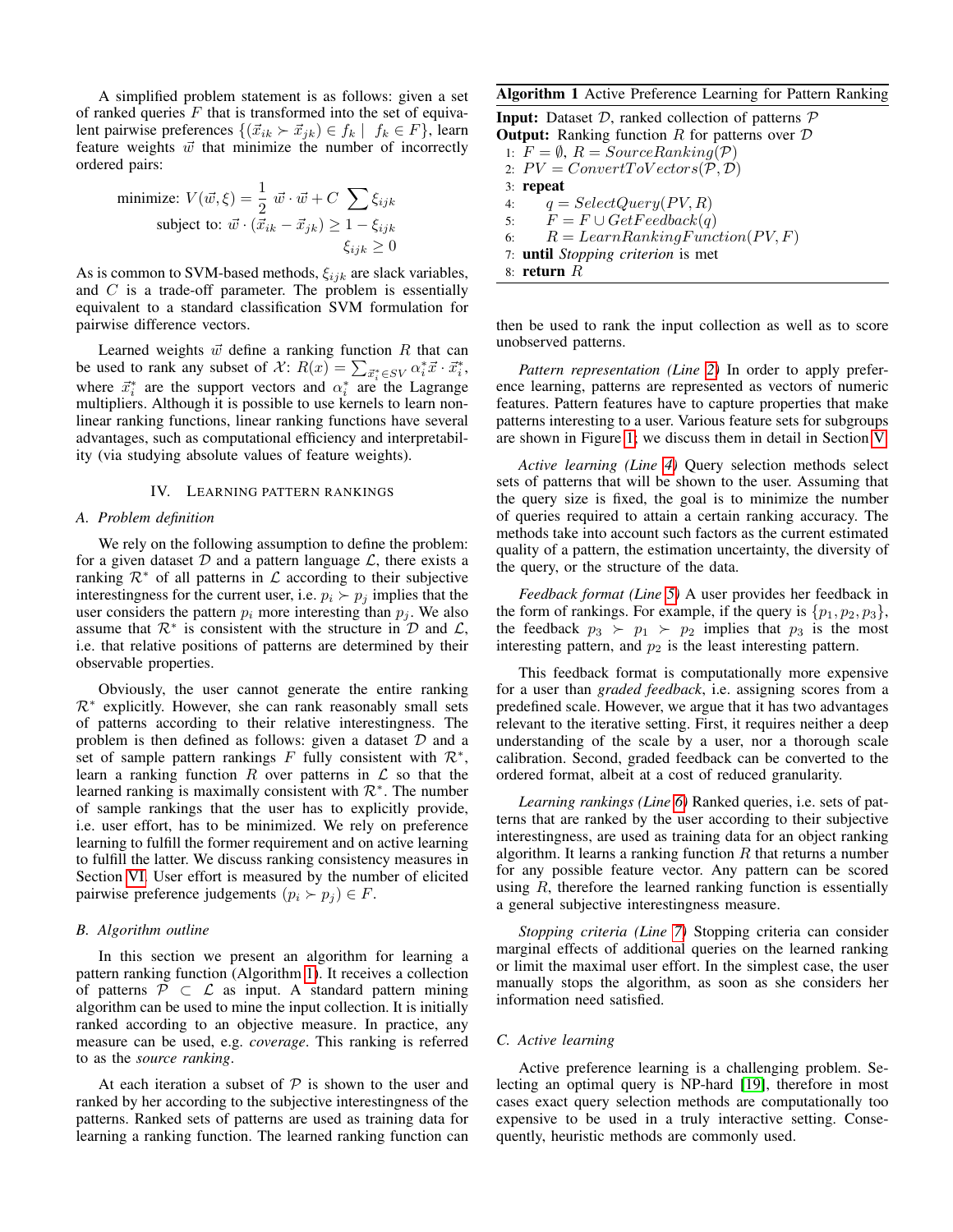<span id="page-3-0"></span>

|                 |           | $\bm{A}$ | A <sub>2</sub>      | $H_t$              |  |             |            |           |                                                 |          |          |          |                                |                 |     |
|-----------------|-----------|----------|---------------------|--------------------|--|-------------|------------|-----------|-------------------------------------------------|----------|----------|----------|--------------------------------|-----------------|-----|
|                 |           |          | $\mathbf \tau$<br>ᅩ | $\mathbf \tau$     |  |             | Attributes | Cover     |                                                 | Coverage | Pos.cov. | Neg.cov. | <b>Obj.</b> quality $(\chi^2)$ | $\text{Length}$ |     |
|                 | $\iota_2$ |          | $\Gamma$            | $\tau$<br><b>.</b> |  | $A^{\cdot}$ | $A_2$      | $\iota_1$ | $t_2$                                           | $t_3$    |          |          |                                |                 |     |
|                 | ι3        |          | $\mathbf{\tau}$     | F                  |  | $_{1.0}$    | v.u        |           | $1.0\,$                                         | $0.0\,$  | Z.U      |          | U.U                            | 0.U             | 1.U |
| (a) Toy dataset |           |          |                     |                    |  |             |            | (b)       | Vector representation of the subgroup $A_1 = T$ |          |          |          |                                |                 |     |

Fig. 1: A toy example of representing a subgroup as a numerical vector.

Query selection methods balance exploration of the pattern space with exploitation of available preference feedback. In the context of pattern mining, the source ranking is a strong starting point. The common method to ensure sufficient exploration is to maintain diversity among queried objects. We consider a number of heuristics that can be categorized into three groups: quality-based greedy heuristics inspired by methods from information retrieval (IR), uncertainty-based heuristics specific to the RANKING SVM learner, and randomized methods. Several heuristics explicitly take objective quality measures into account.

*IR-inspired heuristics* IR-inspired heuristics were initially developed in the context of improving search engines, hence they inherently aim at identifying a small number of topranking objects (*documents*). These greedy heuristics rely on the availability of an objective quality measure (*relevance*). The query selection process always starts from a set including the currently top-ranked pattern and proceeds with greedily selecting patterns that maximize the heuristic. Let  $p$  denote a candidate pattern, and  $q$  the current (incomplete) query.

When applying these heuristics, we start from the raw values of the source pattern quality measure  $\varphi$ , and progressively interpolate the values of the learned ranking function in order to take into account the current estimation of the target ranking:

$$
Quality(p) = \mu R(p) + (1 - \mu) \varphi(p)
$$

where  $\mu$  is an interpolation parameter and R is the learned ranking function.

MMR (*Maximal Marginal Relevance*) [\[15\]](#page-7-14) aims to select a high-quality pattern that is dissimilar from already selected patterns. Dissimilarity is defined as the minimal distance to an already selected pattern, e.g. Euclidean distance between pattern vectors. The parameter  $\alpha \in [0, 1]$  is a quality-diversity trade-off parameter.

$$
MMR(p,q) = \alpha \; Quality(p) + (1 - \alpha) \; Diversity(p,q)
$$
\n
$$
where \; Diversity(p,q) = \min_{p' \in q} dist(p,p')
$$

RDD (Active learning to achieve *Relevance*, *Diversity*, and *Density*) [\[16\]](#page-7-15) exploits the structure in  $P$  by adding a density term. The intuition behind this approach is that querying patterns from dense regions provides more information about preferences. Density of a region around a pattern is quantified as the average distance to all other patterns.

$$
RDD(p,q) = \alpha \t\text{Quality}(p) + \beta \t\text{Density}(p, \mathcal{P}) + \left(1 - \alpha - \beta\right) \t\text{Diversity}(p, q)
$$
\n
$$
\text{where } Density(p, \mathcal{P}) = \frac{1}{|\mathcal{P}|} \sum_{p' \in \mathcal{P}} dist(p, p')
$$

MMR and RDD only maintain local diversity, i.e. diversity *within the current query*. We aim to exploit global diversity, i.e. diversity *between the queries*, by introducing a new heuristic GLOBALMMR. It is an extension of MMR, where the diversity term is redefined as  $Diversity(p,Q) = \min_{p' \in Q} dist(p,p)$ , where  $Q = q \cup \bigcup$  $f_i \in F$  $f_i$  is the union of all queries, including the current incomplete one.

In all computations, values of the quality measure, the learned ranking function, and the distance measure are normalized to the range  $[0; 1]$ . For the quality measure and the learned ranking function, the minimal and the maximal values over  $P$  are used as range limits. For distance, the upper limit is estimated by the diameter of the object set, i.e.  $\max_{p_i, p_j \in \mathcal{P}} dist(p_i, p_j).$ 

*Uncertainty-based heuristics* SVMBATCH (Algorithm [2\)](#page-4-2) is a straightforward extension of the batch query selection method for classification SVMs by Brinker [\[23\]](#page-7-22). This method aims at selecting a diverse set of examples with high prediction uncertainty. Uncertainty is quantified as the distance of a candidate example to the margin, whereas diversity is quantified by maximal cosine similarity between an example and already selected examples. This method only considers examples that lie on or within the margins.

In case of pairwise preferences, an individual example is a *pair* of patterns. Pairs are explicitly represented as differences between respective pattern vectors, similar to their representation in the RANKING SVM formulation. The total number of candidates is proportional to  $|\mathcal{P}|^2$ , therefore in order to reduce computational costs we introduce an additional pruning step. All pair vectors  $P_{ij}$  for which  $||P_{ij}|| < minlen$ are removed from the candidate set. The intuition behind this pruning technique is that pair vectors with low norms correspond to highly similar patterns, and reducing uncertainty of predicting relative positions of similar patterns is less useful for learning a general ranking. Note that the distance between a pair vector  $P_{ij}$  and the hyperplane is proportional to the difference between values of the ranking function for  $p_i$  and  $p_i$ . However, the exact value has to be computed explicitly.

Our preliminary experiments confirmed the utility of batch querying, e.g. querying the union of the two most informative pairs yields a larger performance improvement than three consecutive queries of the single most informative pair (in both cases 6 pairs are queried). Pruning reduces the runtime and does not have any negative impact on learning performance.

*Randomized heuristics* Our preliminary experiments have shown that even non-biased uniform sampling of subgroups from  $P$  results in reasonably high learning performance, hence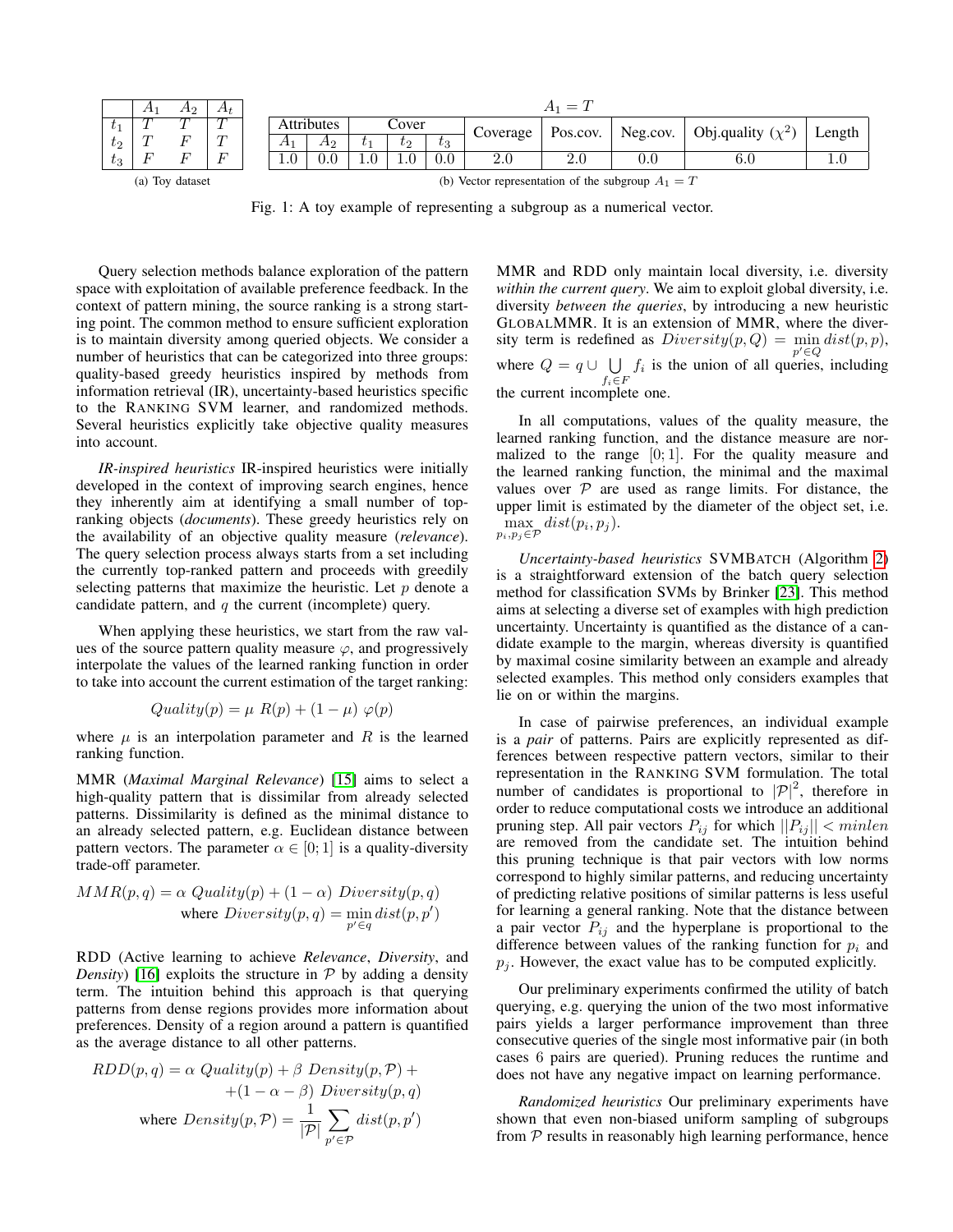## <span id="page-4-2"></span>Algorithm 2 Batch query selection for RANKING SVM

**Input:** Pattern vectors  $PV$ , weights w, query size  $k$ , tradeoff  $\lambda$ , pruning parameter *minlen* 

1:  $q \leftarrow \emptyset$ ,  $Pairs \leftarrow \emptyset$ 

- 2: for all  $p_i, p_j \in PV$  do ⊳ Generate candidate pairs 3:  $P_{ij} = p_i - p_j$
- 4: if  $dist(P_{ij}, w) \leq 1 \wedge ||P_{ij}|| \geq minlen$  then

$$
5: \qquad \quad \text{Pairs} \leftarrow \text{Pairs} \cup P_{ij}
$$

6: repeat

7:  $P_{ij}^* = \operatorname*{argmin}_{P \in Pairs}$  $\lambda \times dist(P, w) + (1 - \lambda) \times \max_{q_i, q_j \in q} \cos(P, Q_{ij})$ 

8:  $q \leftarrow q \cup \{p_i^*, p_j^*\}$ 

- 9: **until**  $|q| < k$
- 10: return  $q$

we decided to further explore randomized query selection methods that sample subgroups proportional to values of IRinspired heuristics. The overall procedure is as follows:

- 1) For each pattern a sampling weight  $w$  is computed, e.g.  $w(p) = MMR(p, q)$ .
- 2) If the minimal weight  $w_{min}$  is equal to 0, a Laplacelike correction is applied, i.e  $\frac{1}{|P|}$  is added to all weights.
- 3) A random number drawn uniformly from the range  $[0; \sum_{p \in \mathcal{P}} w(p)]$  determines the sampled pattern.

Hence, the probability of sampling a pattern p is  $\frac{w(p)}{\sum_{p' \in \mathcal{P}} w(p')}$ .

## V. APPLICATION TO SUBGROUP DISCOVERY

<span id="page-4-1"></span>The learned ranking function generalizes beyond the training data  $F$  and the input pattern set  $\mathcal P$ . Hence, it is essentially a general subjective interestingness measure defined over L. It can be used to discover novel patterns that are likely to be interesting to the user. We employ the proposed approach to learn a subjective subgroup quality measure.

First, a set of subgroups  $P$  is mined from the dataset  $D$  by a standard Subgroup Discovery algorithm, using any objective quality measure  $\varphi$ , e.g *Sensitivity* or *Specificity*. The ranking of  $P$  by  $\varphi$  is the *source ranking*.

Then Algorithm [1](#page-2-0) is used to learn a user-specific ranking function R. We consider the following features for the representation of subgroups (see Figure [1\)](#page-3-0). Binary feature sets *attributes* and *cover* contain features that indicate whether a description attribute is present or absent in the subgroup description and whether a tuple is covered by the subgroup. Numeric features include *coverage* |G|, *coverage on positives*  $|G^+|$  and *negatives*  $|G^-|$ , objective *quality* (value of  $\varphi$ ), and *length* of the description. In our experiments, the numeric features are discretized into a number of bins, based on the distribution of values in  $\mathcal{P}$ . Values of  $\varphi$  are used in query selection heuristics, when necessary.

In order to use the learned ranking function  $R$  in search, we extend a beam search–based Subgroup Discovery algorithm, DSSD [\[24\]](#page-7-23). Essentially, R is used as a search heuristic  $\varphi$ . Whenever the values of  $R$  have to be computed, e.g. during beam selection, subgroups are converted into vectors using the same representation that was used during learning.

#### VI. EXPERIMENTS

<span id="page-4-0"></span>In previous sections we described a framework for interactive learning of pattern ranking functions. Here we present a set of experiments that aim to answer the following questions:

- Q1) Is it possible to learn preferences over patterns, given only sample rankings as input? If yes, how much training data is required?
- Q2) Which pattern features are important for learning?
- Q3) Does active learning reduce the user effort? Which query selection methods perform better with respect to various performance measures?
- Q4) Do the learned ranking functions enable the discovery of novel interesting patterns when used as search heuristics?

## *A. Evaluation methodology*

*User feedback emulation* Evaluating interactive data mining algorithms is hard, for experts are scarce, and it is virtually impossible to collect enough data for drawing reliable conclusions. In order to perform an extensive evaluation we use an objective ranking of subgroups as the target ranking. We emulate user feedback by ranking subgroups using an objective subgroup quality measure (*target measure*), which is not known to the learning algorithm.

We use  $\chi^2$  as the target measure.  $\chi^2$  balances subgroup coverage and difference between class frequencies in the subgroup cover and the entire dataset, hence learning the ranking defined by  $\chi^2$  is sufficiently complex, i.e. it does not amount to identifying trivial correlations between features.

*Performance measures* The goal of learning rankings is two-fold: 1) to identify interesting subgroups in  $P$  and 2) to learn an accurate overall ranking of  $P$ . Therefore, we use several ranking distance measures to quantify learning performance. Let  $\mathcal{R}^*_{\mathcal{P}}$  denote the target ranking of  $\mathcal{P}, \hat{\mathcal{R}}_{\mathcal{P}}$ the learned ranking, and  $\hat{\mathcal{R}}_{\mathcal{P}}(i)$  the learned rank of the *i*-th element in the target ranking:

1) In order to evaluate the capacity of the algorithm to identify the most interesting patterns in  $P$ , we consider Recall at  $k$ :

$$
Rec_k = \left| \left\{ i \in \{1, 2, \dots, k\} \mid \hat{\mathcal{R}}_{\mathcal{P}}(i) \leq k \right\} \right|
$$

2) In order to evaluate the overall ranking accuracy, we consider rank correlation and discounted error. Spearman's rank correlation coefficient  $\rho$  is based on the sum of squared differences between learned and target ranks for each element:

$$
\rho = 1 - \frac{6 D_s(\mathcal{R}_\mathcal{P}^*, \hat{\mathcal{R}}_\mathcal{P})}{|\mathcal{P}|(|\mathcal{P}| - 1)}, \text{ where } D_s = \sum_{i} (i - \hat{\mathcal{R}}_\mathcal{P}(i))^2
$$

Rank correlation essentially assigns equal weights to all elements, whereas Discounted Error DE assigns larger weights to higher-ranked elements:

$$
DE = \sum \frac{|i - \hat{\mathcal{R}}_{\mathcal{P}}(i)|}{ln(i+1)}
$$

Performance measures calculated for the entire ranking, such as  $\rho$  or DE, are less relevant if the ultimate goal is to identify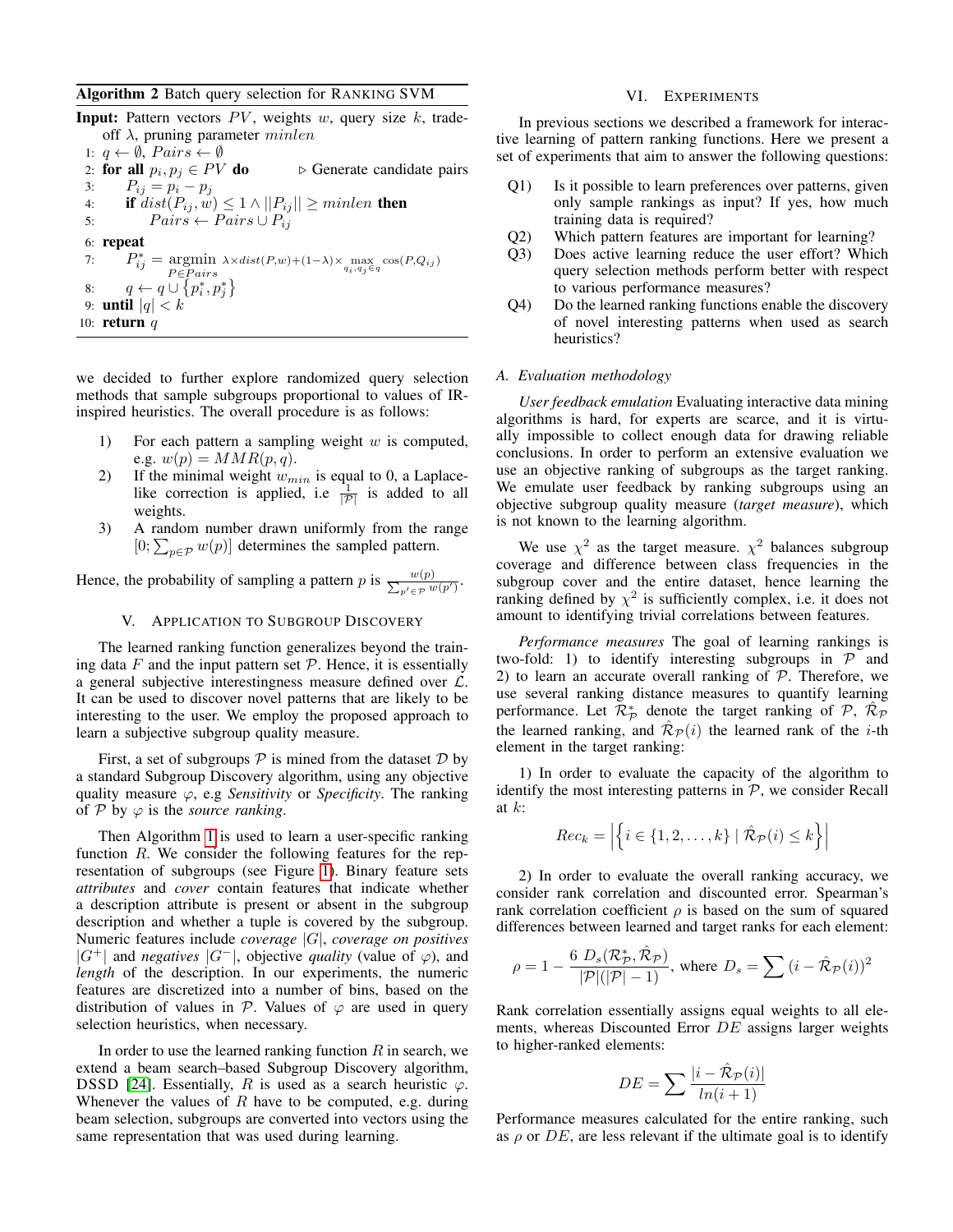<span id="page-5-1"></span>TABLE I: Datasets and subgroup sets used in experiments. For each dataset, three sets of 1000 subgroups were mined using *Coverage*, *Sensitivity*, or *Specificity* as the subgroup quality measure.  $\rho_0$  is the correlation between the source ranking and the target ranking.

| <b>Dataset</b>    | Size | Attr. | Source rankings, $\rho_0$ |                    |             |  |
|-------------------|------|-------|---------------------------|--------------------|-------------|--|
|                   |      |       | Coverage                  | <b>Sensitivity</b> | Specificity |  |
| breast-w [bw]     | 683  | 9     | 0.26                      | 0.61               | 0.02        |  |
| credit-a [ca]     | 653  | 15    | $-0.26$                   | $-0.06$            | 0.51        |  |
| $credit-g$ $[cg]$ | 1000 | 20    | 0.11                      | 0.33               | 0.86        |  |
| diabetes [d]      | 768  | 8     | $-0.01$                   | 0.17               | 0.43        |  |
| ionosphere [io]   | 351  | 34    | 0.19                      | 0.21               | 0.29        |  |
| vote $[v]$        | 232  | 16    | 0.33                      | 0.84               | 0.51        |  |

top-ranking patterns. However, if the goal is to learn a search heuristic, the capacity to correctly identify low-quality patterns is important as well. Note that reported values of DE are normalized to the range of  $[0, 1]$ .

In order to estimate the convergence rate of the algorithm, for each performance measure we report values of the *area under performance curve* (AUC) in addition to absolute values. The performance curves are constructed as follows: for each iteration  $i$ , the value of a performance measure after  $i$  iterations is recorded. The larger the area, the fewer iterations are required to attain high values of the performance measure.

To quantify user effort, we consider two cost measures. The total number of distinct queried pairs  $C_F$ serves as an estimate of the required user effort:  $C_F$  =  $|\{(p_{ik}, p_{jk}) \mid f_k \in F; p_{ik}, p_{jk} \in f_k\}|$ .  $C_F$  is equal to the number of pairwise preferences that a user has to compute in order to provide the feedback. The second measure, the average target rank of queried subgroups  $\mathcal{R}^*_{avg}$ , indicates whether the query itself includes interesting subgroups.

*Data* For our empirical evaluation we used datasets from the UCI repository<sup>[1](#page-5-0)</sup>. Tuples with missing attribute values were removed from all datasets.

Input subgroup sets were mined using DSSD with the following parameters (see  $[24]$  for details): minimal coverage = 0.1  $|\mathcal{D}|$ , beam width = 100, maximal depth = 5. Numeric attributes were discretized on-the-fly by local binning of occurring values into 6 equal-sized bins. The cover-based beam selection heuristic was applied with the default tradeoff parameter settings. 10000 subgroups were mined initially, then 1000 subgroups were selected from this large set using the same selection heuristic.

For each dataset three subgroup sets were mined using one of the following subgroup quality measures, *Sensitivity*, *Specificity*, or *Coverage* (essentially a non-supervised quality measure). We have intentionally chosen simple quality measures so that source and target rankings are substantially different. Table [I](#page-5-1) presents the characteristics of the datasets and corresponding subgroup sets.

In the following experiments we use the standard imple-mentation of the RANKING SVM<sup>[2](#page-5-2)</sup>. The trade-off parameter is initially set to  $C_0 = 0.005$ . Per recommendations of the <span id="page-5-3"></span>Fig. 2: Rank correlation with the target ranking. Relatively small queries suffice to learn accurate rankings: querying 10 elements allows attaining  $\rho \geq 0.7$  for *Sensitivity* and *Specificity* subgroup sets and  $\rho \geq 0.5$  for *Coverage* subgroup sets.



authors, it is increased after each iteration, i.e. the effective value is  $C_0 \times iteration$ .

# *B. Experimental results*

*Q1) Learning pattern rankings* In order to verify the feasibility of learning pattern ranking functions from sample rankings, we conducted experiments with uniformly random query selection. For each source ranking, a random subset of size S is generated, ordered by  $\chi^2$ , and used as the training data. This procedure is repeated 10 times; the average obtained rank correlation  $\rho$  is reported.

Figure [2](#page-5-3) shows the results for  $S \in \{0, 10, 30, 50\}$ , where  $S = 0$  corresponds to the correlation between the source ranking and the target ranking. Subgroup sets are grouped by the source quality measure, and results are aggregated over all datasets. The results confirm that it is possible to learn accurate ranking functions using only sample rankings. Moreover, this requires a reasonable amount of training data: high values of ranking correlation,  $\rho \ge 0.7$ , are attained for  $S \le 30$ .

*Q2) Pattern features* In order to evaluate the importance of various feature sets we performed the following procedure. Similar to the previous experiments, random subsets of  $P$  are used as the training data. For each selection of training data, we incrementally construct the subgroup representation. At each step the feature set that results in the largest  $\rho$  is added to the representation. The procedure continues as long as  $\rho$  increases.

We consider all feature sets described in Section [V.](#page-4-1) All numeric features are discretized into 5 bins. The size of the training data is 30 subgroups. For each subgroup set, the training data selection procedure was performed 10 times.

Results are shown in Table [II.](#page-6-0) Features that are related to  $\chi^2$  are more likely to be selected at the first iteration as well as included in the best feature set. In all following experiments we use feature sets that consist of *cover*, *attributes*, *positive* and *negative coverage*.

*Q3) Query selection* We now present the comparison of query selection strategies. We quantify performance by average ranks. For each source ranking, various query selectors

<span id="page-5-0"></span><sup>1</sup><http://archive.ics.uci.edu/ml/>

<span id="page-5-2"></span><sup>&</sup>lt;sup>2</sup>[http://www.cs.cornell.edu/people/tj/svm](http://www.cs.cornell.edu/people/tj/svm_light/svm_rank.html)\_light/svm\_rank.html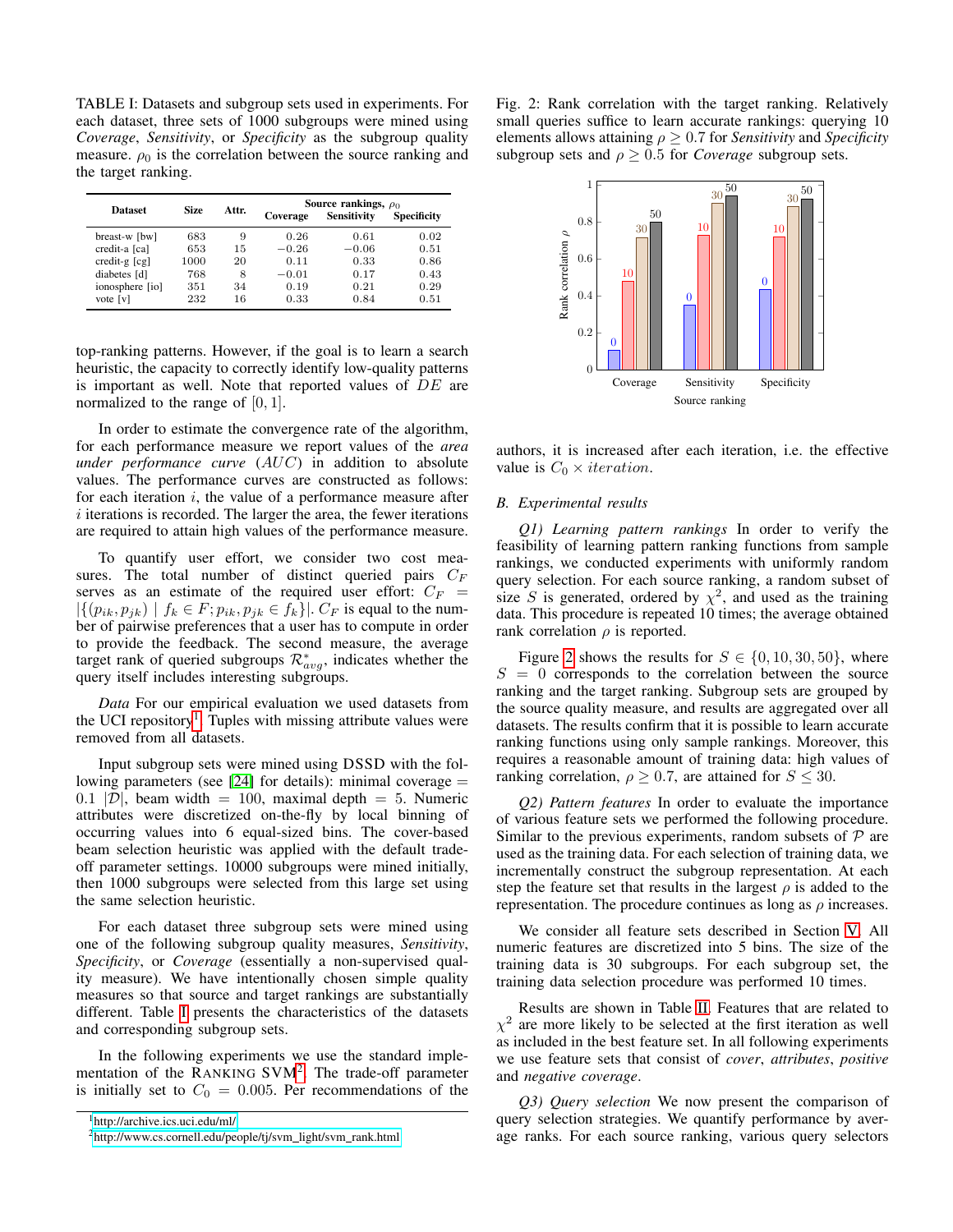<span id="page-6-0"></span>TABLE II: Subgroup features. Fractions show how often a feature set was chosen at the first iteration, average  $\rho$  attained with this feature set only, and how often this feature set was included in the best feature combination.

| Feature set       | <b>First feature set</b><br>Likelihood | ρ    | <b>Best feature set</b><br>Likelihood |  |  |
|-------------------|----------------------------------------|------|---------------------------------------|--|--|
| Pos.coverage      | 0.16                                   | 0.54 | 0.75                                  |  |  |
| Cover             | 0.65                                   | 0.81 | 0.66                                  |  |  |
| Neg.coverage      | 0.15                                   | 0.58 | 0.65                                  |  |  |
| <b>Quality</b>    | 0.00                                   | 0.32 | 0.41                                  |  |  |
| Support           | 0.00                                   | 0.59 | 0.37                                  |  |  |
| <b>Attributes</b> | 0.03                                   | 0.47 | 0.29                                  |  |  |
| Length            | 0.00                                   | 0.23 | 0.25                                  |  |  |

were evaluated and ranked according to AUC for respective performance measures. Tied ranks are assigned the highest rank from the equivalent range. Finally, ranks for a specific query selector are averaged over all subgroup sets.

We compare the following strategies:  $MMR(\alpha = 0.3)$ ,  $RDD(\alpha = 0.1, \beta = 0.2)$ , GLOBALMMR( $\alpha = 0.1$ ), and their randomized counterparts; SVMBATCH( $\lambda = 0.1$ ,  $minlen = 0.1$ , where  $minlen = 0.1$  denotes pruning all candidate pairs with the norm less than 0.1 of the maximal norm of a binary vector of the same dimensionality; and a non-biased randomized strategy RAND(UNIFORM). Parameter values were selected based on preliminary experiments and are in general biased towards higher query diversity. For IRinspired query selectors, the interpolation coefficient was set to  $\mu = 0.7$ , and the Euclidean distance measure was used. To compute the ranks of randomized selectors, 10 experiments were conducted, and median values of performance measures were used.

All experiments were conducted with number of iterations  $= 10$  and query size  $= 5$ . The maximal effort is then  $C_F = 10 \times {5 \choose 2} = 100$ . A single maximal error is then  $C_F = 10 \times (2) = 100$ . A single<br>query of 15 subgroups has approximately equivalent costs,  $C_F = \binom{15}{2} = 105$ , therefore we report the median performance over 10 experiments with RAND(UNIFORM) and query size  $= 15$  as the baseline.

Table [III](#page-6-1) presents the results regarding the performance of query selectors. In line with their original design goals, IR-inspired selectors ensure the highest  $Rec<sub>10</sub>$ , whereas their randomized counterparts do not have this property. The differences between query selectors with respect to  $Rec<sub>100</sub>$  are not as pronounced, however IR-inspired selectors converge to high values of recall faster. Moreover, the performance of all query selectors is substantially higher than the baseline.

On the other hand, global query diversity is required for learning accurate overall rankings. Randomized selectors that essentially ensure the largest degree of diversity result in the highest values of  $\rho$ ; this holds for the non-biased selector as well. However, introducing bias into randomized selectors proves to be beneficial, as biased randomized selectors result in consistently high performance in terms of DE, unlike  $RAND(UNIFORM)$  that ranks low with respect to  $DE$ . SVMBATCH is the only deterministic query selector whose performance is comparable to randomized methods in terms of  $\rho$  and DE. The performance of IR-inspired selectors is lower than the baseline, albeit still relatively high.

<span id="page-6-1"></span>TABLE III: Performance of query selectors. IR-inspired query selectors ensure the highest  $Rec<sub>10</sub>$ , whereas methods that maintain global diversity result in accurate overall rankings.

| <b>Selector</b>         | Avg.AUC rank / Avg.value after 10 iterations |                    |            |          |  |  |
|-------------------------|----------------------------------------------|--------------------|------------|----------|--|--|
|                         | Rec <sub>10</sub>                            | Rec <sub>100</sub> | $\rho$     | DE       |  |  |
| RDD(0.1, 0.2)           | 2.2/0.47                                     | 3.2/0.63           | 4.5/0.70   | 4.7/0.29 |  |  |
| MMR(0.3)                | 2.6/0.54                                     | 4.7/0.64           | 6.6/0.68   | 6.4/0.30 |  |  |
| $G$ LOBALMM $R(0.1)$    | 2.8 / 0.54                                   | 4.1 / 0.62         | 5.1 / 0.73 | 5.3/0.28 |  |  |
| SVMBATCH(0.1, 0.1)      | 4.6 / 0.43                                   | 4.4/0.66           | 4.3/0.80   | 4.6/0.22 |  |  |
| RAND(RDD(0.1, 0.2))     | 5.5 / 0.35                                   | 5.1 / 0.68         | 3.8 / 0.81 | 3.6/0.21 |  |  |
| RAND(UNIFORM)           | 5.6 / 0.32                                   | 5.3 / 0.67         | 3.9 / 0.81 | 4.8/0.22 |  |  |
| RAND(MMR(0.3))          | 5.6 / 0.34                                   | 4.7/0.69           | 4.1 / 0.82 | 3.3/0.21 |  |  |
| RAND(GLOBALMMR(0.1))    | 6.0 / 0.38                                   | 4.6/0.68           | 3.7/0.83   | 3.3/0.21 |  |  |
| RAND(UNIFORM), $S = 15$ | 0.20                                         | 0.56               | 0.78       | 0.26     |  |  |

<span id="page-6-2"></span>TABLE IV: Costs of query selectors. IR-inspired query selectors only maintain local query diversity and consequently have the lowest costs. Introducing bias in query selection results in queries that contain subgroups of higher quality.

| <b>Selector</b>      | $C_F$<br>Distinct queried pairs | $\mathcal{R}^*_{avg}$<br>Avg.target rank in query |  |  |
|----------------------|---------------------------------|---------------------------------------------------|--|--|
| RDD(0.1, 0.2)        | 1.50 / 58.22                    | 4.4 / 227.6                                       |  |  |
| MMR(0.3)             | 1.50 / 60.56                    | 3.2 / 186.5                                       |  |  |
| RAND(MMR(0.3))       | 3.17 / 99.89                    | 3.8 / 226.1                                       |  |  |
| SVMBATCH(0.1, 0.1)   | 3.17 / 99.89                    | 4.6 / 228.4                                       |  |  |
| RAND(RDD(0.1, 0.2))  | 3.22 / 99.94                    | 4.8 / 231.8                                       |  |  |
| $G$ LOBAL $MMR(0.1)$ | 3.28 / 100.00                   | 3.9 / 225.0                                       |  |  |
| RAND(GLOBALMMR(0.1)) | 3.28 / 100.00                   | 5.5 / 240.2                                       |  |  |
| RAND(UNIFORM)        | 3.28 / 100.00                   | 5.7 / 239.4                                       |  |  |

Table [IV](#page-6-2) shows the values of cost measures. MMR and RDD only maintain local query diversity, hence there is a substantial overlap between queries, which results in the substantially lower effort in terms of  $C_F$ . All selectors that aim to maintain global query diversity, especially randomized selectors, incur much higher costs. In addition, queries selected by IR-inspired methods (as well as most randomized counterparts) are characterized by high target ranks of selected subgroups. The non-biased randomized selector has the lowest average rank with respect to this measure.

*Q4) Using learned functions in search* Finally, we evaluate the capacity of learned ranking functions to generalize to unobserved subgroups. We use query size  $= 5$  for learning. Search parameters were identical to the parameters used for mining the source rankings.

Figure [3](#page-7-24) presents a detailed view of experimental results for the dataset *credit-g*, the source ranking *cg-Specificity*, and 10 iterations of learning. Boxplots show the distribution of  $\chi^2$ in the resulting subgroup sets. The results confirm that learned ranking functions have the capacity to identify subgroups with substantially higher quality. In all cases the maximal value of  $\chi^2$  is practically twice as large as in the source ranking.

Table [V](#page-7-25) summarizes the results of experiments with all 18 source rankings and the SVMBATCH query selector. The results confirm the generalization capacity of learned ranking functions: median and maximal values of  $\chi^2$  increase substantially compared to source rankings. Furthermore, learning more accurate rankings increases the scale of improvement.